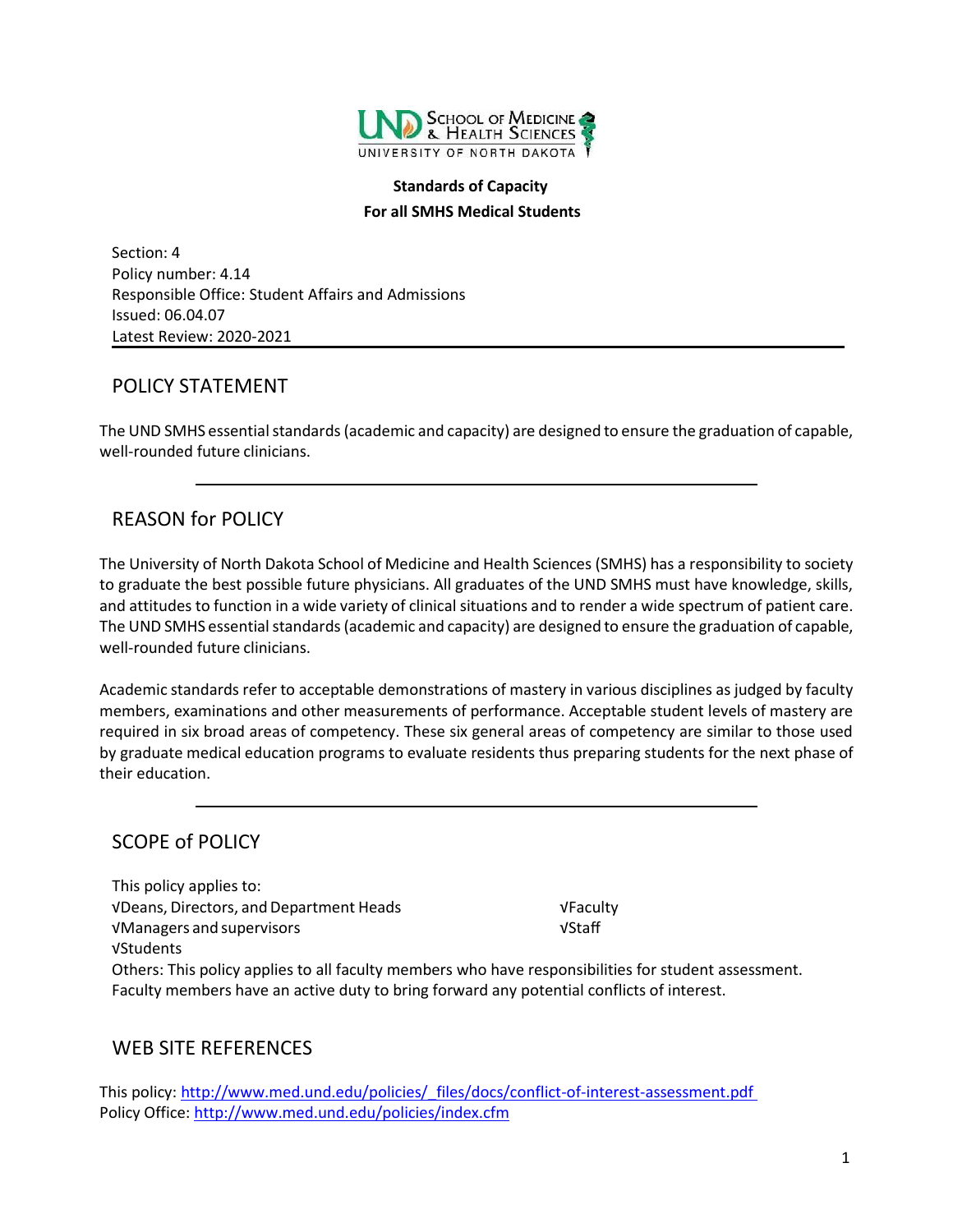#### **CONTENTS**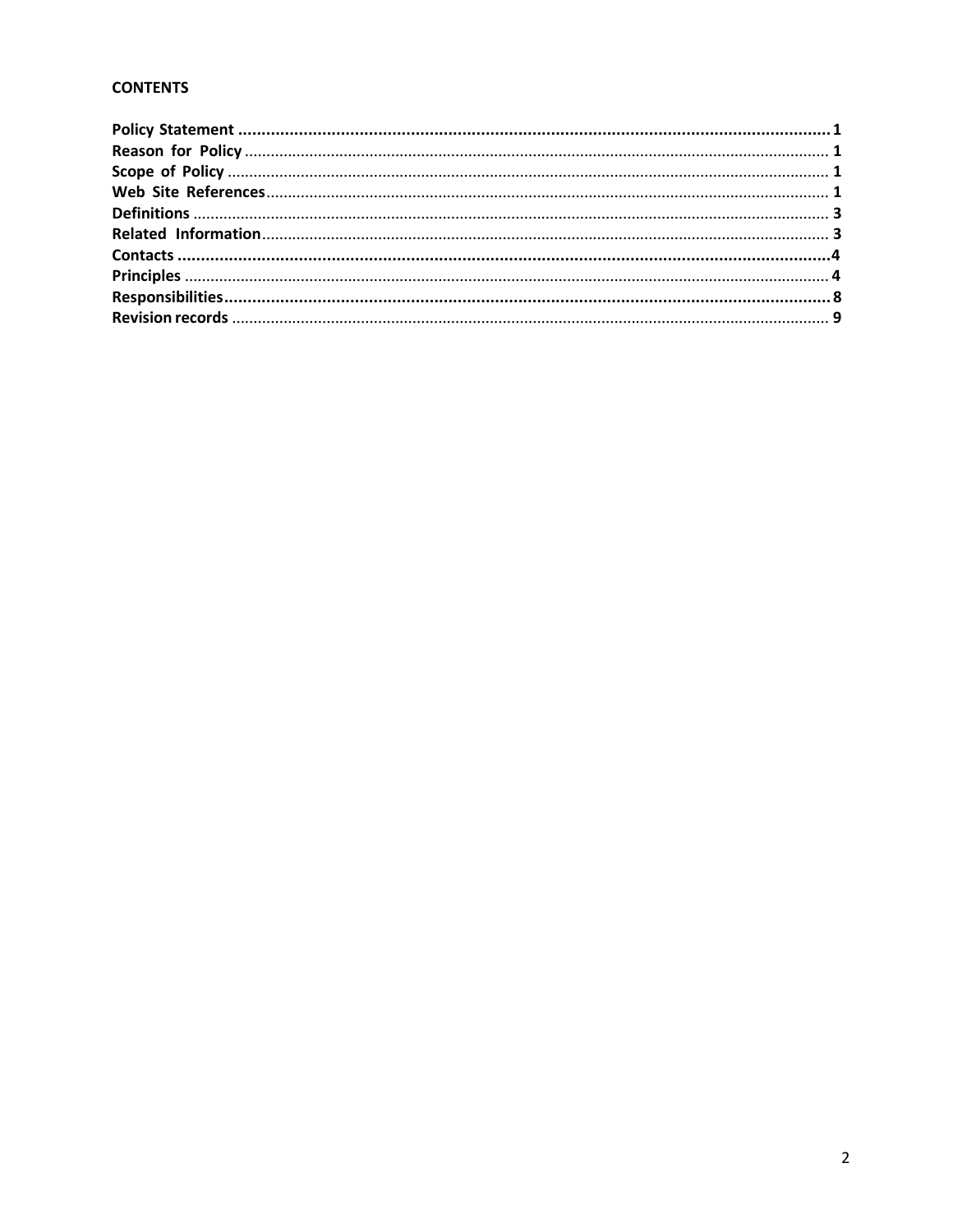### <span id="page-2-0"></span>**DEFINITIONS**

| <b>Academic Standards</b>    | Are the acceptable demonstrations of mastery in various disciplines<br>as judged by faculty members, examinations and other<br>measurements of performance                              |
|------------------------------|-----------------------------------------------------------------------------------------------------------------------------------------------------------------------------------------|
| <b>Standards of Capacity</b> | The essential aptitudes and abilities that allow medical students to<br>perform in the vast array of requisite ways required in medical<br>education.                                   |
| Reasonable Accommodations    | A means of assisting students with disabilities to meet essential<br>standards by providing them with an equal opportunity to participate<br>in all aspects of each course or clerkship |

#### <span id="page-2-1"></span>RELATED INFORMATION

| Technical Standards for all | http://www.med.und.edu/policies/ files/docs/technical- |  |
|-----------------------------|--------------------------------------------------------|--|
| UNDSMHS students            | standards.pdf                                          |  |

### <span id="page-2-2"></span>**CONTACTS**

General questions about this policy can be answered by your department's administrative office. Specific questions should be directed to the following:

| Subject              | Contact       | Telephone/FAX     | Email contact            |
|----------------------|---------------|-------------------|--------------------------|
| Policy clarification | Dean's Office | 777.2514/777.3527 | judy.solberg@med.und.edu |
| Policy format        | Dean's Office | 777.2514/777.3527 | judy.solberg@med.und.edu |

### <span id="page-2-3"></span>**PRINCIPLES**

- I. The UND SMHS essential standards (academic and capacity) are designed to ensure the graduation of capable, well-rounded future clinicians. To this end the University of North Dakota School of Medicine and Health Sciences (SMHS) has a responsibility to society to graduate the best possible future physicians. All graduates of the UND SMHS must have knowledge, skills, and attitudes to function in a wide variety of clinical situations and to render a wide spectrum of patient care.
- II. Academic standards refer to acceptable demonstrations of mastery in various disciplines as judged by faculty members, examinations and other measurements of performance. Acceptable student levels of mastery are required in six broad areas of competency. These six general areas of competency are similar to those used by graduate medical education programs to evaluate residents, preparing students for the next phase of their education.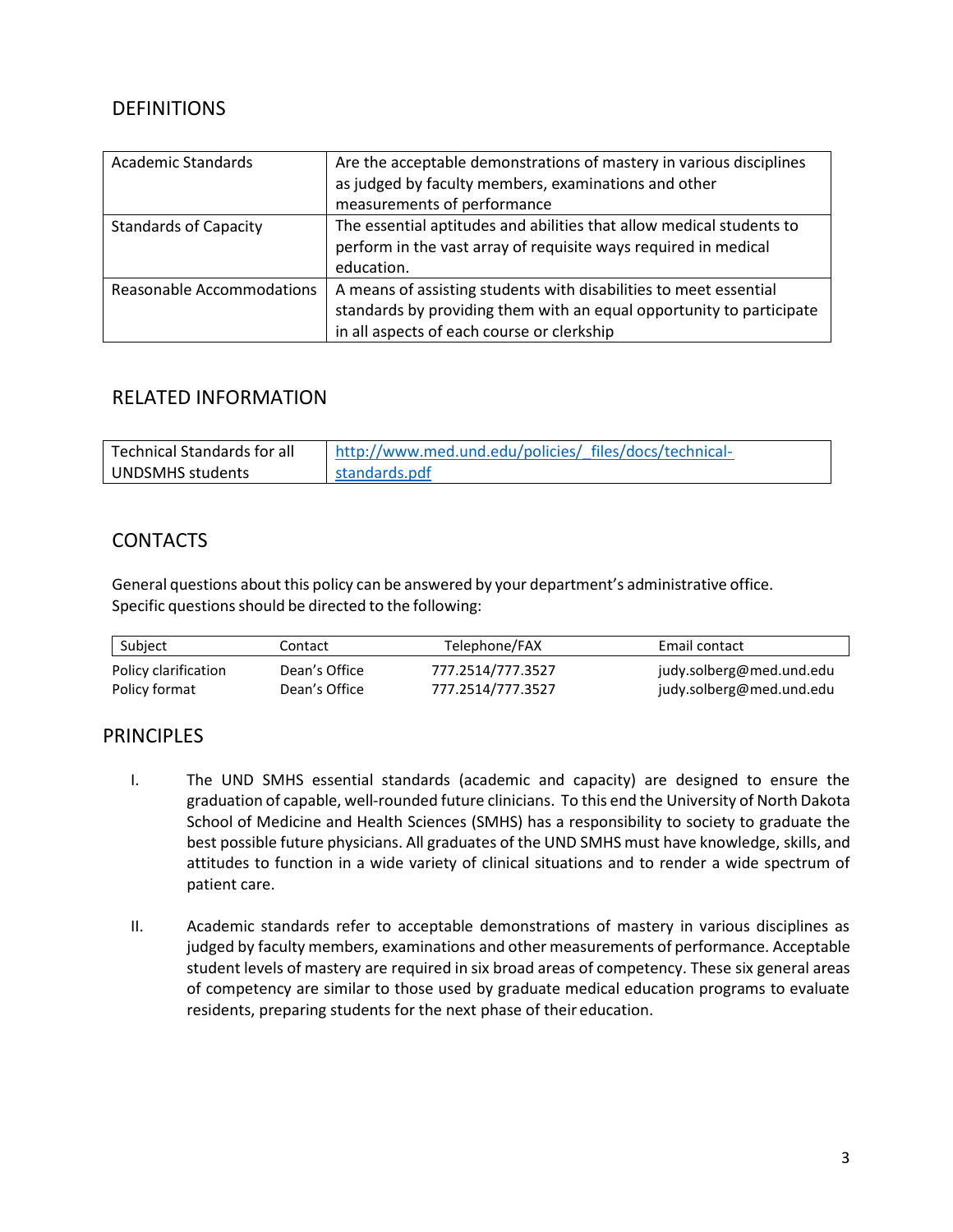- a. The broad areas of competency are:
	- i. Clinical Skills
	- ii. Lifelong Learning
	- iii. Interpersonal and Communication Skills
	- iv. Medical/Scientific Knowledge
	- v. Ethics and Professionalism
	- vi. Health Care Systems-based Practice and Improvement
- III. Standards of capacity are the essential aptitudes and abilities that allow medical students to perform in the vast array of requisite ways summarized by the six areas of competency above. They are described in detail below.
- IV. Without the ability to demonstrate the standard capacities, students cannot fulfill the requirements of the courses at the University of North Dakota School of Medicine & Health Sciences. Meeting the UND SMHS Standards of Capacity is, therefore, required for 1) matriculation (insomuch as the abilities can reasonably be determined before matriculation), 2) subsequent promotion from year to year, and 3) graduation.
- V. A number of individuals with disabilities, as defined by Section 504 of the Rehabilitation Act and the Americans with Disabilities Act, are qualified to study and practice medicine with the use of reasonable accommodations. To be qualified for the study of medicine at UNDSMHS, those individuals must be able to meet both the UNDSMHS's academic standards and standards of capacity, with or without reasonable accommodation. Accommodation is viewed as a means of assisting students with disabilities to meet essential standards by providing them with an equal opportunity to participate in all aspects of each course or clerkship. (Reasonable accommodation is not intended to guarantee that students will be successful in meeting the requirements of the course or clerkship.)
- VI. Qualified students with documented disabilities are provided with reasonable accommodations at the UND SMHS, which may include involvement of an intermediary or an auxiliary aid. No disability, however, can be reasonably accommodated at UND SMHS with an aid or intermediary that provides cognitive support or substitutes for essential clinical skills, or supplements clinical and ethical judgment. Thus, accommodations cannot eliminate essential program elements or fundamentally alter the medical school curriculum.

# Standards of Capacity

The listed capacities are essential in meeting the core competencies as defined by the University of North Dakota School of Medicine and Health Sciences.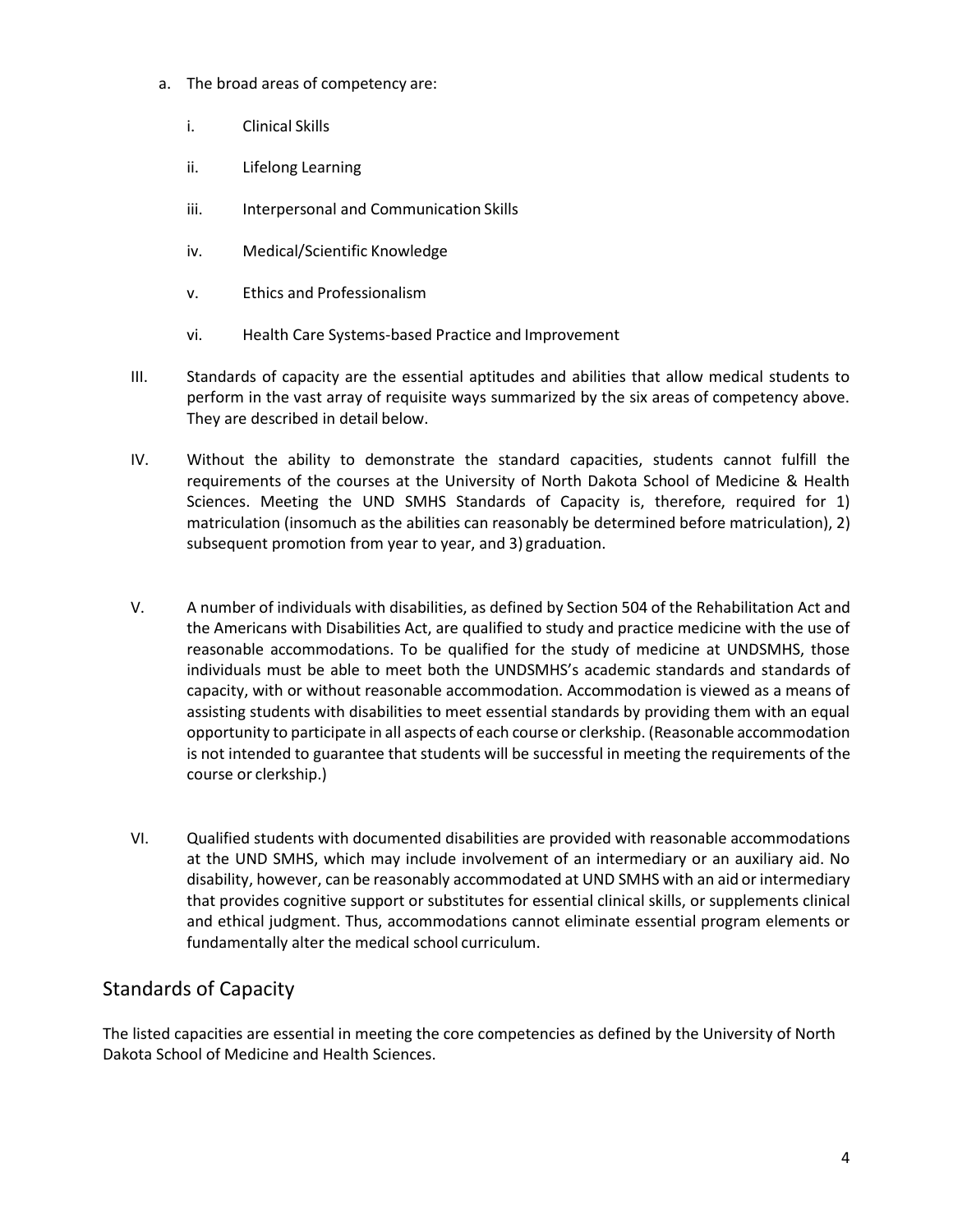Students at the UND SMHS must have capacities/abilities in five broad areas:

- Perception/observation
- Communication
- Motor/Tactile
- Cognition
- Professionalism

Details describing each of these areas are as follows. These are presented as examples and are not intended to be all inclusive.

- 1. Perception/observation-Students must be able to perceive, by the use of senses and mental abilities, the presentation of information through:
	- a. Small group discussions and presentations
	- b. Large-group lectures
	- c. One-on-one interactions
	- d. Demonstrations
	- e. Laboratory experiences
	- f. Patient encounters (at a distance and close at hand)
	- g. Diagnostic findings
	- h. Procedures
	- i. Written material
	- j. Audiovisual material
- 2. Communication-Students must be able to communicate skillfully both orally and in writing (in English) with faculty members, othermembers of the healthcare team, patients, families, and other students, in order to:
	- a. Elicit information
	- b. Convey information
	- c. Clarify information
	- d. Create rapport
	- e. Develop therapeutic relationships
	- f. Work collaboratively
- 3. Motor/Tactile Function-Students must have sufficient motor function and tactile abilityto:
	- a. Attend and participate in classes, groups, and activities which are part of the curriculum
	- b. Produce written and oral communication
	- c. Examine patients (including observation, auscultation, palpation, percussion, and other diagnostic maneuvers)
	- d. Do basic laboratory procedures and tests
	- e. Perform diagnostic procedures
	- f. Provide patient care appropriate to the circumstances
	- g. Function in a wide variety of patient care venues
	- h. Perform in a reasonably independent and competent way in potentially high speed/high demand environments
	- i. Must be able to wear a surgical mask.
	- j. Must be able to wear a N95 respirator or powered air-purifying respirator (PAPR).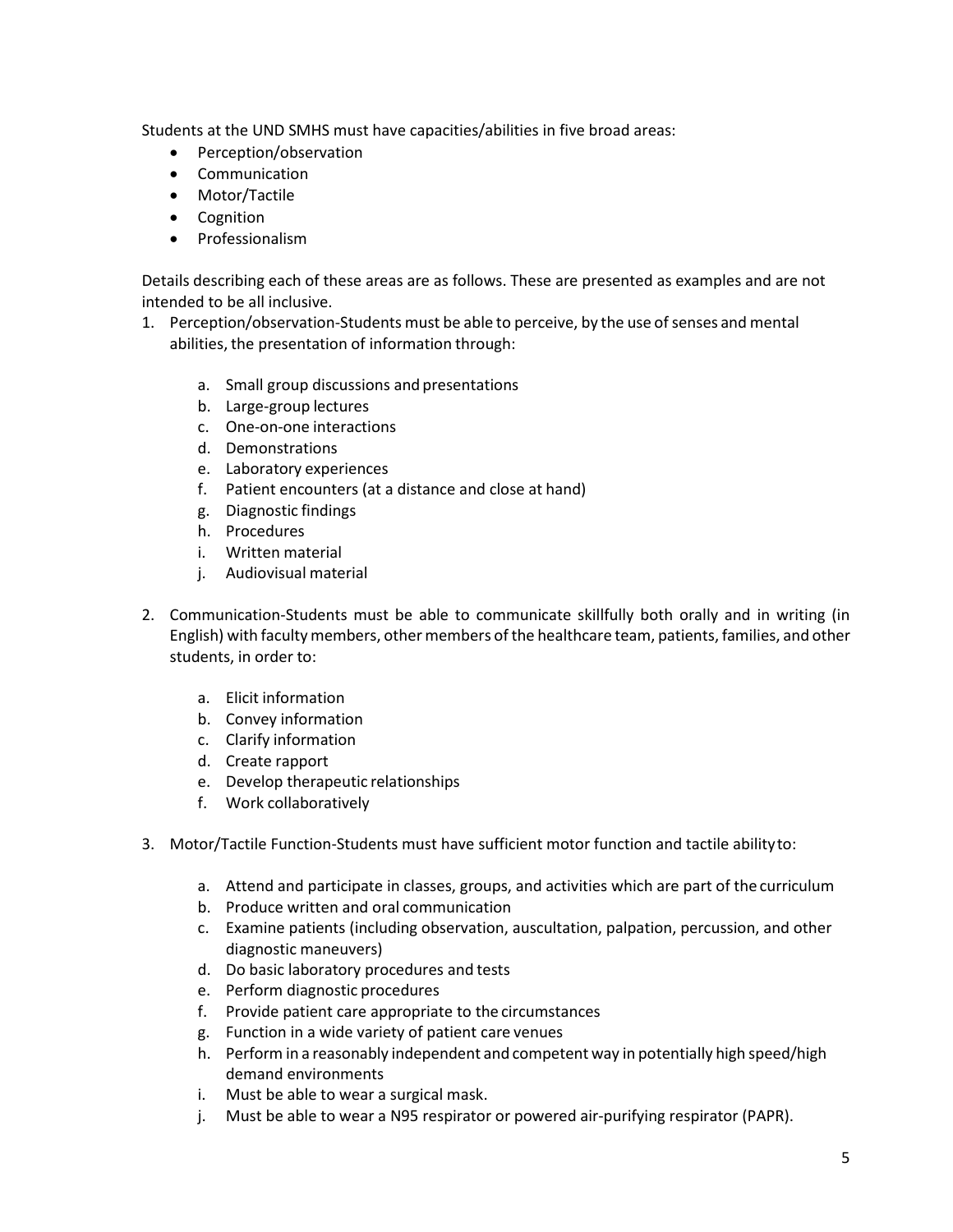- 4. Cognition-Students must be able to demonstrate higher-level cognitive abilities, whichinclude:
	- a. Rational thought
	- b. Measurement
	- c. Calculation
	- d. Visual-spatial comprehension
	- e. Conceptualization
	- f. Analysis
	- g. Synthesis
	- h. Organization
	- i. Representation (oral, written, diagrammatic, three dimensional)
	- j. Memory
	- k. Application
	- l. Clinical reasoning
	- m. Ethical reasoning
	- n. Sound judgment
- 5. Professionalism-Students must consistently demonstrate the core attributes of professionalism. UNDSMHS has defined the following behaviors as indicators ofprofessionalism:
	- a. Commitment to Excellence
	- b. Honesty and Integrity
	- c. Respect for Others
	- d. Empathy and Compassion
	- e. Professional Responsibility
	- f. Social Responsibility
	- g. Altruism

#### <span id="page-5-0"></span>RESPONSIBILITIES

| Student                    | Seek Disability Student Services evaluation as<br>appropriate and provide documentation to the<br>Associate Dean for Student Affairs and |
|----------------------------|------------------------------------------------------------------------------------------------------------------------------------------|
|                            | Admissions. Renew the documentation annually.                                                                                            |
| <b>Education Resources</b> | Provide reasonable accommodations for students                                                                                           |
|                            | with proper documentation from DSS.                                                                                                      |

#### **REVISION RECORD**

06.04.07—FAC 06.04.07—Dean 09.09.20—UMEC

*NOTE: Not a part of the official document*

If any medical school applicant or medical student has a question about whether he or she can meet these standards due to functional limitations from a disability, he or she should contact Disability Support Services for a confidential discussion regarding reasonable accommodation: